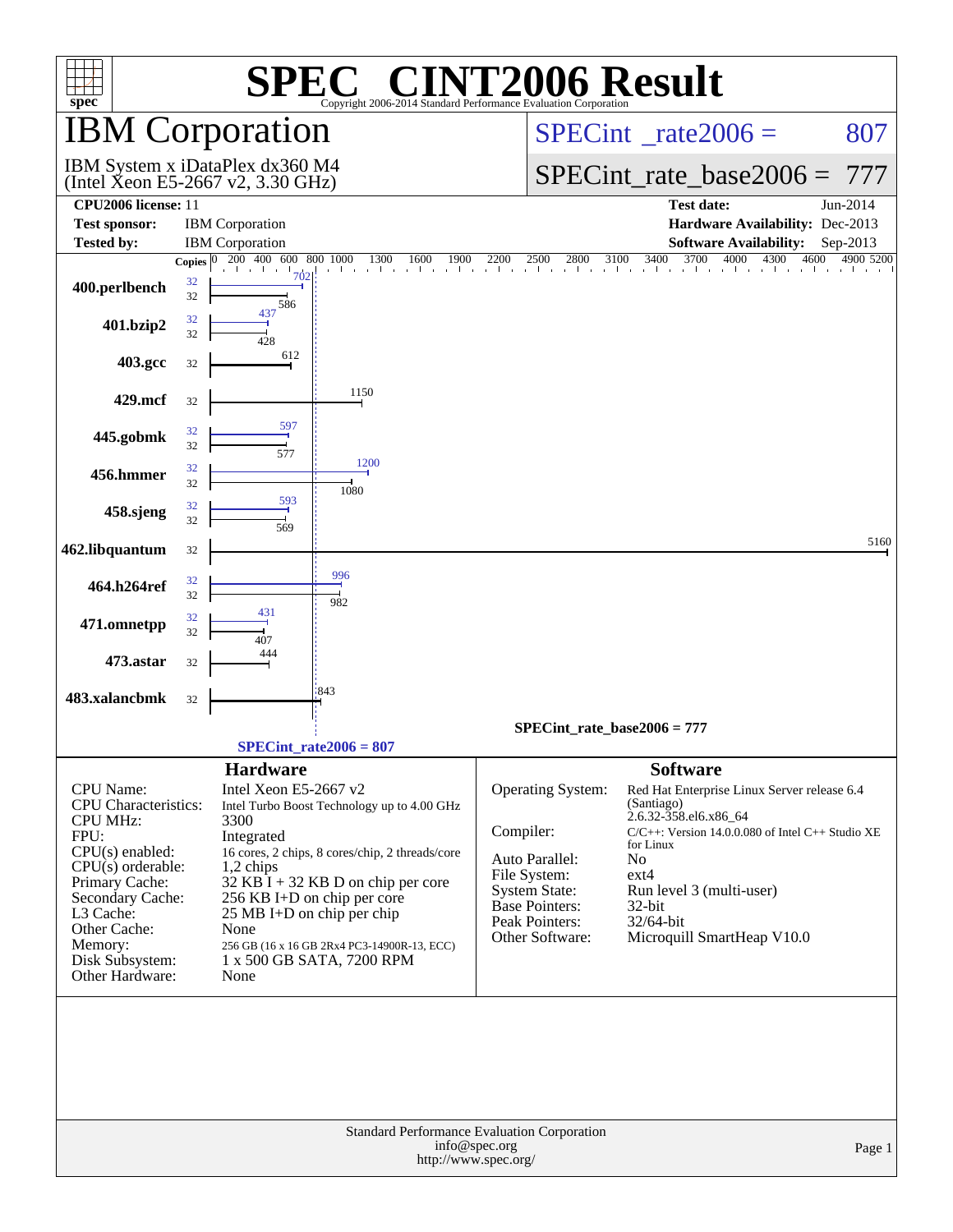

## IBM Corporation

### SPECint rate $2006 = 807$

(Intel Xeon E5-2667 v2, 3.30 GHz) IBM System x iDataPlex dx360 M4

[SPECint\\_rate\\_base2006 =](http://www.spec.org/auto/cpu2006/Docs/result-fields.html#SPECintratebase2006) 777

**[CPU2006 license:](http://www.spec.org/auto/cpu2006/Docs/result-fields.html#CPU2006license)** 11 **[Test date:](http://www.spec.org/auto/cpu2006/Docs/result-fields.html#Testdate)** Jun-2014 **[Test sponsor:](http://www.spec.org/auto/cpu2006/Docs/result-fields.html#Testsponsor)** IBM Corporation **[Hardware Availability:](http://www.spec.org/auto/cpu2006/Docs/result-fields.html#HardwareAvailability)** Dec-2013 **[Tested by:](http://www.spec.org/auto/cpu2006/Docs/result-fields.html#Testedby)** IBM Corporation **[Software Availability:](http://www.spec.org/auto/cpu2006/Docs/result-fields.html#SoftwareAvailability)** Sep-2013

#### **[Results Table](http://www.spec.org/auto/cpu2006/Docs/result-fields.html#ResultsTable)**

|                    | <b>Base</b>   |                |       |                                                                                                          |       |                |            | <b>Peak</b>   |                |              |                |              |                |              |
|--------------------|---------------|----------------|-------|----------------------------------------------------------------------------------------------------------|-------|----------------|------------|---------------|----------------|--------------|----------------|--------------|----------------|--------------|
| <b>Benchmark</b>   | <b>Copies</b> | <b>Seconds</b> | Ratio | <b>Seconds</b>                                                                                           | Ratio | <b>Seconds</b> | Ratio      | <b>Copies</b> | <b>Seconds</b> | <b>Ratio</b> | <b>Seconds</b> | <b>Ratio</b> | <b>Seconds</b> | <b>Ratio</b> |
| 400.perlbench      | 32            | 534            | 586   | 533                                                                                                      | 587   | 533            | <b>586</b> | 32            | 449            | 697          | 445            | 702          | 445            | 703          |
| 401.bzip2          | 32            | 722            | 428   | 722                                                                                                      | 428   | 721            | 428        | 32            | 706            | 437          | 707            | 437          | 706            | 437          |
| $403.\mathrm{gcc}$ | 32            | 421            | 612   | 421                                                                                                      | 612   | 424            | 607        | 32            | 421            | 612          | 421            | 612          | 424            | 607          |
| $429$ .mcf         | 32            | 253            | 1150  | 253                                                                                                      | 1150  | 253            | 1150       | 32            | 253            | 1150         | 253            | 1150         | 253            | 1150         |
| $445$ .gobmk       | 32            | 581            | 577   | 582                                                                                                      | 577   | 583            | 576        | 32            | 562            | 597          | 562            | 597          | 566            | 593          |
| 456.hmmer          | 32            | 278            | 1070  | 277                                                                                                      | 1080  | 276            | 1080l      | 32            | 248            | 1200         | 248            | 1200         | 250            | 1190         |
| $458$ .sjeng       | 32            | 679            | 570   | 680                                                                                                      | 569   | 681            | 568l       | 32            | 654            | 592          | 652            | 594          | 653            | 593          |
| 462.libquantum     | 32            | 128            | 5160  | 129                                                                                                      | 5150  | <u>129</u>     | 5160       | 32            | 128            | 5160         | 129            | 5150         | 129            | 5160         |
| 464.h264ref        | 32            | 721            | 982   | 719                                                                                                      | 985   | 721            | 982l       | 32            | 712            | 994          | 711            | 996          | 710            | 998          |
| 471.omnetpp        | 32            | 490            | 409   | 498                                                                                                      | 402   | 492            | 407        | 32            | 462            | 433          | 464            | 431          | 464            | 431          |
| $473$ . astar      | 32            | 506            | 444   | 506                                                                                                      | 444   | 506            | 444        | 32            | 506            | 444          | 506            | 444          | 506            | 444          |
| 483.xalancbmk      | 32            | 263            | 841   | 262                                                                                                      | 843   | 262            | 843        | 32            | 263            | 841          | 262            | 843          | 262            | 843          |
|                    |               |                |       | Results appear in the order in which they were run. Bold underlined text indicates a median measurement. |       |                |            |               |                |              |                |              |                |              |

#### **[Submit Notes](http://www.spec.org/auto/cpu2006/Docs/result-fields.html#SubmitNotes)**

 The numactl mechanism was used to bind copies to processors. The config file option 'submit' was used to generate numactl commands to bind each copy to a specific processor. For details, please see the config file.

#### **[Operating System Notes](http://www.spec.org/auto/cpu2006/Docs/result-fields.html#OperatingSystemNotes)**

 Stack size set to unlimited using "ulimit -s unlimited" Zone reclaim mode enabled with: echo 1 > /proc/sys/vm/zone\_reclaim\_mode Intel Idle Driver disabled with the following Linux kernel parameter in /etc/grub.conf: intel\_idle.max\_cstate=0

#### **[Platform Notes](http://www.spec.org/auto/cpu2006/Docs/result-fields.html#PlatformNotes)**

 BIOS setting: Operating Mode set to Maximum Performance Sysinfo program /home/SPECcpu-20140116-ic14.0/config/sysinfo.rev6818 \$Rev: 6818 \$ \$Date:: 2012-07-17 #\$ e86d102572650a6e4d596a3cee98f191 running on dx360M4 Thu Jun 5 08:07:58 2014

 This section contains SUT (System Under Test) info as seen by some common utilities. To remove or add to this section, see: <http://www.spec.org/cpu2006/Docs/config.html#sysinfo>

 From /proc/cpuinfo model name : Intel(R) Xeon(R) CPU E5-2667 v2 @ 3.30GHz 2 "physical id"s (chips) Continued on next page

> Standard Performance Evaluation Corporation [info@spec.org](mailto:info@spec.org) <http://www.spec.org/>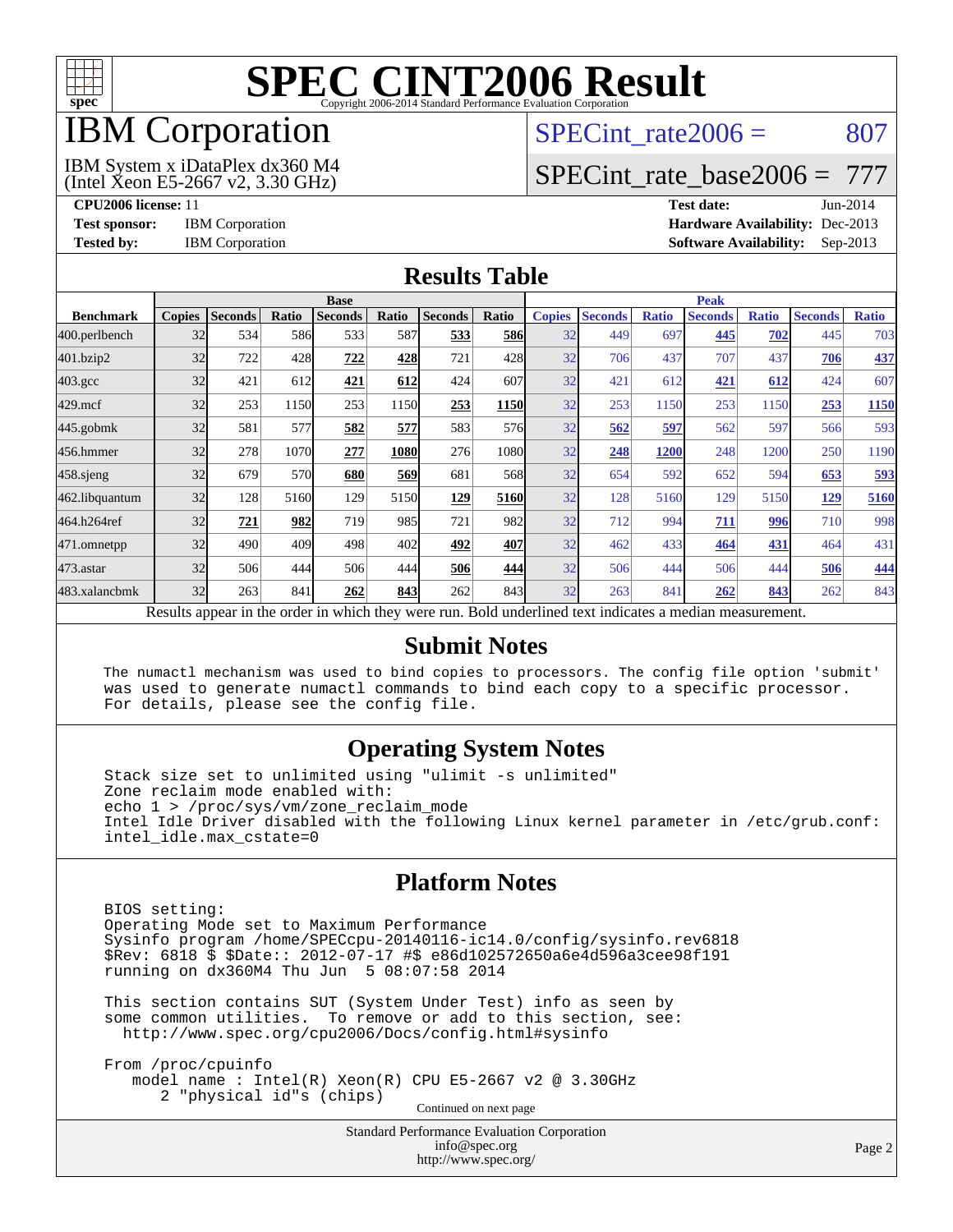

IBM Corporation

SPECint rate $2006 = 807$ 

(Intel Xeon E5-2667 v2, 3.30 GHz) IBM System x iDataPlex dx360 M4

[SPECint\\_rate\\_base2006 =](http://www.spec.org/auto/cpu2006/Docs/result-fields.html#SPECintratebase2006) 777

**[Tested by:](http://www.spec.org/auto/cpu2006/Docs/result-fields.html#Testedby)** IBM Corporation **[Software Availability:](http://www.spec.org/auto/cpu2006/Docs/result-fields.html#SoftwareAvailability)** Sep-2013

**[CPU2006 license:](http://www.spec.org/auto/cpu2006/Docs/result-fields.html#CPU2006license)** 11 **[Test date:](http://www.spec.org/auto/cpu2006/Docs/result-fields.html#Testdate)** Jun-2014 **[Test sponsor:](http://www.spec.org/auto/cpu2006/Docs/result-fields.html#Testsponsor)** IBM Corporation **[Hardware Availability:](http://www.spec.org/auto/cpu2006/Docs/result-fields.html#HardwareAvailability)** Dec-2013

#### **[Platform Notes \(Continued\)](http://www.spec.org/auto/cpu2006/Docs/result-fields.html#PlatformNotes)**

 32 "processors" cores, siblings (Caution: counting these is hw and system dependent. The following excerpts from /proc/cpuinfo might not be reliable. Use with caution.) cpu cores : 8 siblings : 16 physical 0: cores 1 2 3 4 8 9 10 11 physical 1: cores 1 2 3 4 8 9 10 11 cache size : 25600 KB From /proc/meminfo MemTotal: 264641468 kB HugePages\_Total: 0<br>Hugepagesize: 2048 kB Hugepagesize: /usr/bin/lsb\_release -d Red Hat Enterprise Linux Server release 6.4 (Santiago) From /etc/\*release\* /etc/\*version\* redhat-release: Red Hat Enterprise Linux Server release 6.4 (Santiago) system-release: Red Hat Enterprise Linux Server release 6.4 (Santiago) system-release-cpe: cpe:/o:redhat:enterprise\_linux:6server:ga:server uname -a: Linux dx360M4 2.6.32-358.el6.x86\_64 #1 SMP Tue Jan 29 11:47:41 EST 2013 x86\_64 x86\_64 x86\_64 GNU/Linux run-level 3 Jun 3 16:55 SPEC is set to: /home/SPECcpu-20140116-ic14.0 Filesystem Type Size Used Avail Use% Mounted on /dev/mapper/vg\_td2-lv\_home ext4 380G 174G 188G 49% /home Additional information from dmidecode: BIOS IBM -[TDE139OUS-1.50]- 02/21/2014 Memory: 16x Samsung M393B2G70QH0-CMA 16 GB 1867 MHz 2 rank (End of data from sysinfo program) **[General Notes](http://www.spec.org/auto/cpu2006/Docs/result-fields.html#GeneralNotes)** Environment variables set by runspec before the start of the run: LD\_LIBRARY\_PATH = "/home/SPECcpu-20140116-ic14.0/libs/32:/home/SPECcpu-20140116-ic14.0/libs/64:/home/SPECcpu-20140116-ic14.0/sh"

 Binaries compiled on a system with 1x Core i7-860 CPU + 8GB memory using RedHat EL 6.4 Transparent Huge Pages enabled with: echo always > /sys/kernel/mm/redhat\_transparent\_hugepage/enabled Filesystem page cache cleared with:

Continued on next page

Standard Performance Evaluation Corporation [info@spec.org](mailto:info@spec.org) <http://www.spec.org/>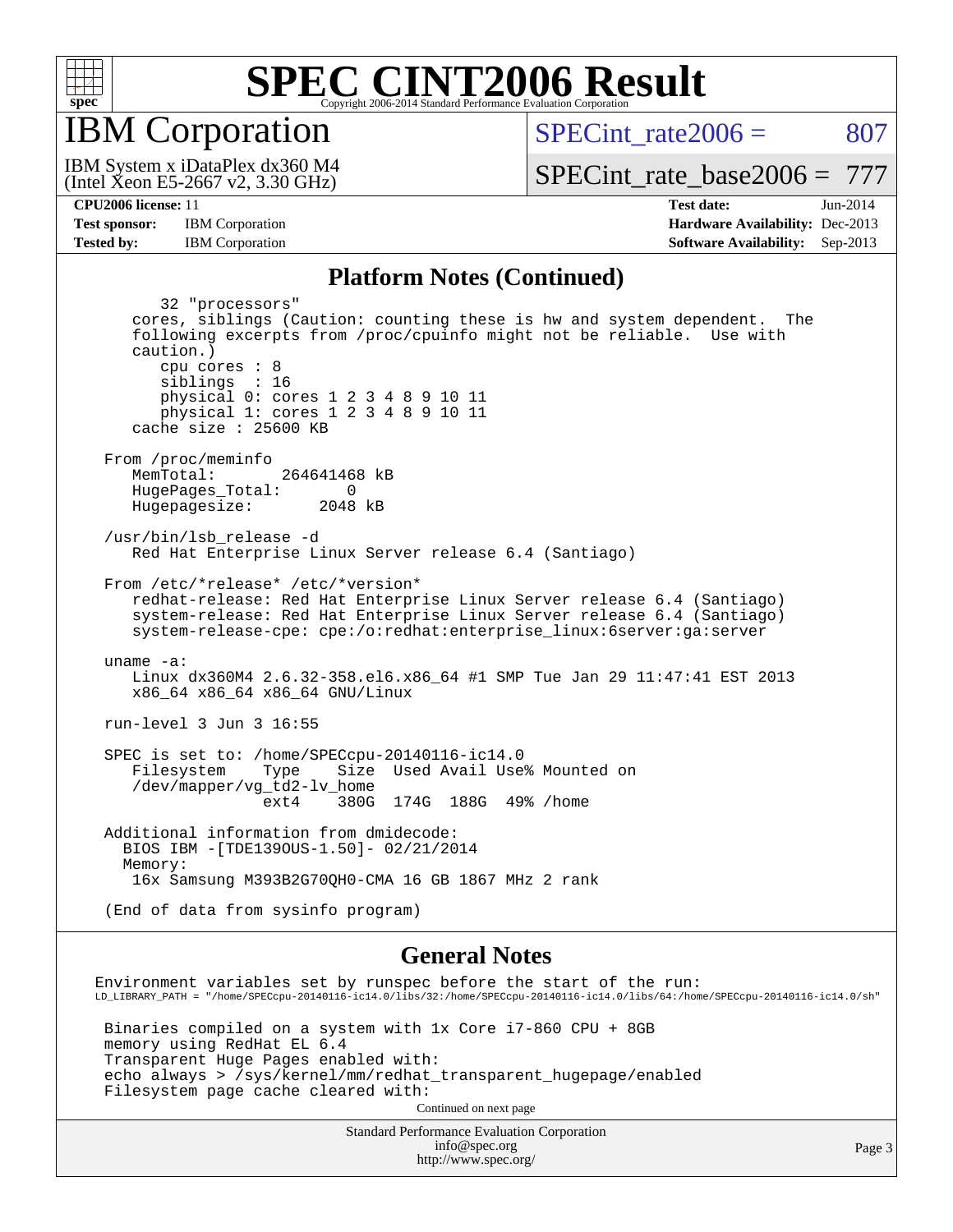

## IBM Corporation

SPECint rate $2006 = 807$ 

(Intel Xeon E5-2667 v2, 3.30 GHz) IBM System x iDataPlex dx360 M4

SPECint rate base2006 =  $777$ 

**[CPU2006 license:](http://www.spec.org/auto/cpu2006/Docs/result-fields.html#CPU2006license)** 11 **[Test date:](http://www.spec.org/auto/cpu2006/Docs/result-fields.html#Testdate)** Jun-2014 **[Test sponsor:](http://www.spec.org/auto/cpu2006/Docs/result-fields.html#Testsponsor)** IBM Corporation **[Hardware Availability:](http://www.spec.org/auto/cpu2006/Docs/result-fields.html#HardwareAvailability)** Dec-2013 **[Tested by:](http://www.spec.org/auto/cpu2006/Docs/result-fields.html#Testedby)** IBM Corporation **[Software Availability:](http://www.spec.org/auto/cpu2006/Docs/result-fields.html#SoftwareAvailability)** Sep-2013

#### **[General Notes \(Continued\)](http://www.spec.org/auto/cpu2006/Docs/result-fields.html#GeneralNotes)**

 echo 1> /proc/sys/vm/drop\_caches runspec command invoked through numactl i.e.: numactl --interleave=all runspec <etc>

### **[Base Compiler Invocation](http://www.spec.org/auto/cpu2006/Docs/result-fields.html#BaseCompilerInvocation)**

[C benchmarks](http://www.spec.org/auto/cpu2006/Docs/result-fields.html#Cbenchmarks): [icc -m32](http://www.spec.org/cpu2006/results/res2014q3/cpu2006-20140611-29857.flags.html#user_CCbase_intel_icc_5ff4a39e364c98233615fdd38438c6f2)

[C++ benchmarks:](http://www.spec.org/auto/cpu2006/Docs/result-fields.html#CXXbenchmarks) [icpc -m32](http://www.spec.org/cpu2006/results/res2014q3/cpu2006-20140611-29857.flags.html#user_CXXbase_intel_icpc_4e5a5ef1a53fd332b3c49e69c3330699)

#### **[Base Portability Flags](http://www.spec.org/auto/cpu2006/Docs/result-fields.html#BasePortabilityFlags)**

 400.perlbench: [-DSPEC\\_CPU\\_LINUX\\_IA32](http://www.spec.org/cpu2006/results/res2014q3/cpu2006-20140611-29857.flags.html#b400.perlbench_baseCPORTABILITY_DSPEC_CPU_LINUX_IA32) 462.libquantum: [-DSPEC\\_CPU\\_LINUX](http://www.spec.org/cpu2006/results/res2014q3/cpu2006-20140611-29857.flags.html#b462.libquantum_baseCPORTABILITY_DSPEC_CPU_LINUX) 483.xalancbmk: [-DSPEC\\_CPU\\_LINUX](http://www.spec.org/cpu2006/results/res2014q3/cpu2006-20140611-29857.flags.html#b483.xalancbmk_baseCXXPORTABILITY_DSPEC_CPU_LINUX)

### **[Base Optimization Flags](http://www.spec.org/auto/cpu2006/Docs/result-fields.html#BaseOptimizationFlags)**

[C benchmarks](http://www.spec.org/auto/cpu2006/Docs/result-fields.html#Cbenchmarks):

[-xSSE4.2](http://www.spec.org/cpu2006/results/res2014q3/cpu2006-20140611-29857.flags.html#user_CCbase_f-xSSE42_f91528193cf0b216347adb8b939d4107) [-ipo](http://www.spec.org/cpu2006/results/res2014q3/cpu2006-20140611-29857.flags.html#user_CCbase_f-ipo) [-O3](http://www.spec.org/cpu2006/results/res2014q3/cpu2006-20140611-29857.flags.html#user_CCbase_f-O3) [-no-prec-div](http://www.spec.org/cpu2006/results/res2014q3/cpu2006-20140611-29857.flags.html#user_CCbase_f-no-prec-div) [-opt-prefetch](http://www.spec.org/cpu2006/results/res2014q3/cpu2006-20140611-29857.flags.html#user_CCbase_f-opt-prefetch) [-opt-mem-layout-trans=3](http://www.spec.org/cpu2006/results/res2014q3/cpu2006-20140611-29857.flags.html#user_CCbase_f-opt-mem-layout-trans_a7b82ad4bd7abf52556d4961a2ae94d5)

[C++ benchmarks:](http://www.spec.org/auto/cpu2006/Docs/result-fields.html#CXXbenchmarks)

[-xSSE4.2](http://www.spec.org/cpu2006/results/res2014q3/cpu2006-20140611-29857.flags.html#user_CXXbase_f-xSSE42_f91528193cf0b216347adb8b939d4107) [-ipo](http://www.spec.org/cpu2006/results/res2014q3/cpu2006-20140611-29857.flags.html#user_CXXbase_f-ipo) [-O3](http://www.spec.org/cpu2006/results/res2014q3/cpu2006-20140611-29857.flags.html#user_CXXbase_f-O3) [-no-prec-div](http://www.spec.org/cpu2006/results/res2014q3/cpu2006-20140611-29857.flags.html#user_CXXbase_f-no-prec-div) [-opt-prefetch](http://www.spec.org/cpu2006/results/res2014q3/cpu2006-20140611-29857.flags.html#user_CXXbase_f-opt-prefetch) [-opt-mem-layout-trans=3](http://www.spec.org/cpu2006/results/res2014q3/cpu2006-20140611-29857.flags.html#user_CXXbase_f-opt-mem-layout-trans_a7b82ad4bd7abf52556d4961a2ae94d5) [-Wl,-z,muldefs](http://www.spec.org/cpu2006/results/res2014q3/cpu2006-20140611-29857.flags.html#user_CXXbase_link_force_multiple1_74079c344b956b9658436fd1b6dd3a8a) [-L/sh -lsmartheap](http://www.spec.org/cpu2006/results/res2014q3/cpu2006-20140611-29857.flags.html#user_CXXbase_SmartHeap_32f6c82aa1ed9c52345d30cf6e4a0499)

**[Base Other Flags](http://www.spec.org/auto/cpu2006/Docs/result-fields.html#BaseOtherFlags)**

[C benchmarks](http://www.spec.org/auto/cpu2006/Docs/result-fields.html#Cbenchmarks):

403.gcc: [-Dalloca=\\_alloca](http://www.spec.org/cpu2006/results/res2014q3/cpu2006-20140611-29857.flags.html#b403.gcc_baseEXTRA_CFLAGS_Dalloca_be3056838c12de2578596ca5467af7f3)

### **[Peak Compiler Invocation](http://www.spec.org/auto/cpu2006/Docs/result-fields.html#PeakCompilerInvocation)**

[C benchmarks \(except as noted below\)](http://www.spec.org/auto/cpu2006/Docs/result-fields.html#Cbenchmarksexceptasnotedbelow): [icc -m32](http://www.spec.org/cpu2006/results/res2014q3/cpu2006-20140611-29857.flags.html#user_CCpeak_intel_icc_5ff4a39e364c98233615fdd38438c6f2)

400.perlbench: [icc -m64](http://www.spec.org/cpu2006/results/res2014q3/cpu2006-20140611-29857.flags.html#user_peakCCLD400_perlbench_intel_icc_64bit_bda6cc9af1fdbb0edc3795bac97ada53)

401.bzip2: [icc -m64](http://www.spec.org/cpu2006/results/res2014q3/cpu2006-20140611-29857.flags.html#user_peakCCLD401_bzip2_intel_icc_64bit_bda6cc9af1fdbb0edc3795bac97ada53)

Continued on next page

Standard Performance Evaluation Corporation [info@spec.org](mailto:info@spec.org) <http://www.spec.org/>

Page 4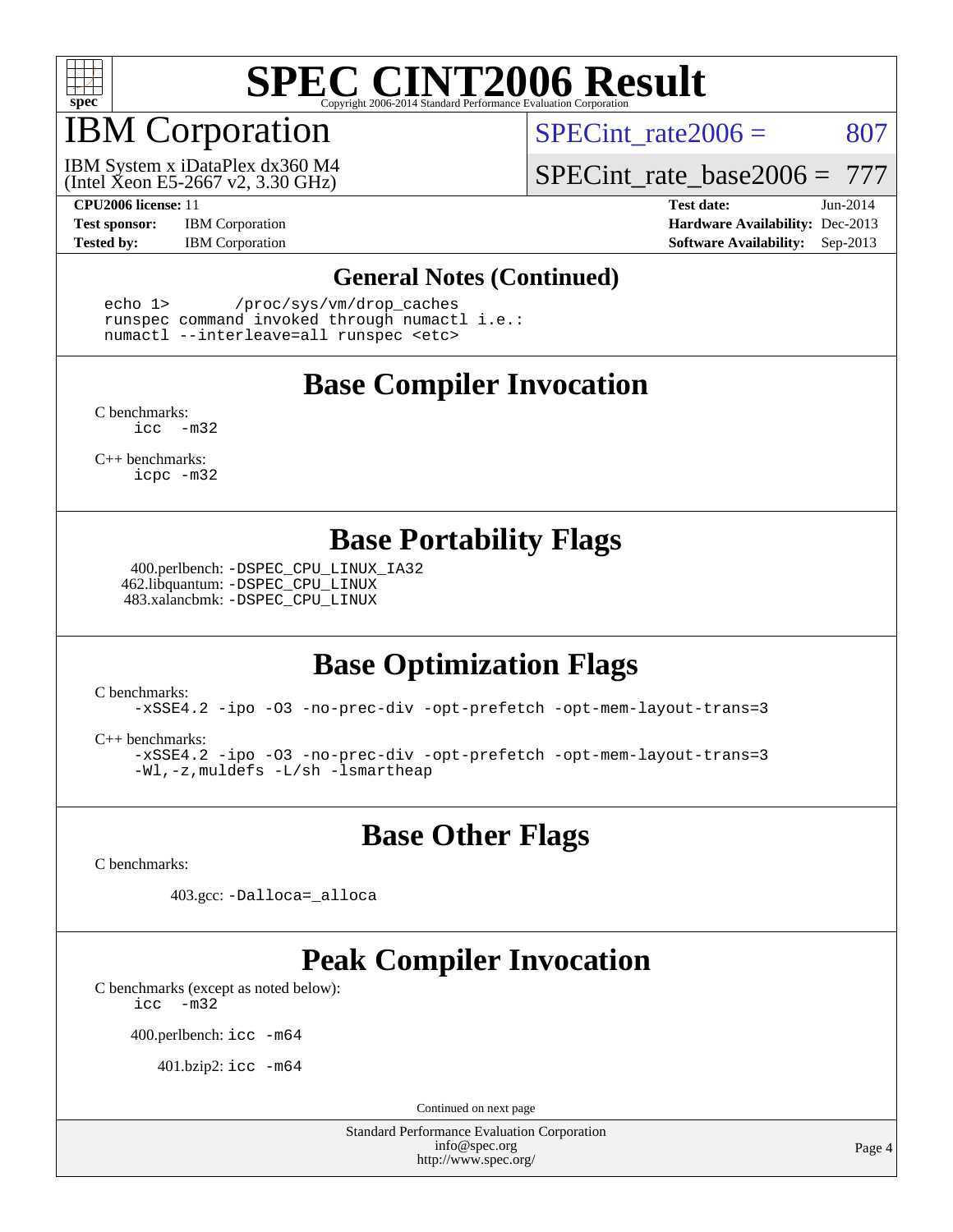

IBM Corporation

SPECint rate $2006 = 807$ 

(Intel Xeon E5-2667 v2, 3.30 GHz) IBM System x iDataPlex dx360 M4 SPECint rate base2006 =  $777$ 

**[CPU2006 license:](http://www.spec.org/auto/cpu2006/Docs/result-fields.html#CPU2006license)** 11 **[Test date:](http://www.spec.org/auto/cpu2006/Docs/result-fields.html#Testdate)** Jun-2014 **[Test sponsor:](http://www.spec.org/auto/cpu2006/Docs/result-fields.html#Testsponsor)** IBM Corporation **[Hardware Availability:](http://www.spec.org/auto/cpu2006/Docs/result-fields.html#HardwareAvailability)** Dec-2013 [Tested by:](http://www.spec.org/auto/cpu2006/Docs/result-fields.html#Testedby) IBM Corporation **[Software Availability:](http://www.spec.org/auto/cpu2006/Docs/result-fields.html#SoftwareAvailability)** Sep-2013

## **[Peak Compiler Invocation \(Continued\)](http://www.spec.org/auto/cpu2006/Docs/result-fields.html#PeakCompilerInvocation)**

456.hmmer: [icc -m64](http://www.spec.org/cpu2006/results/res2014q3/cpu2006-20140611-29857.flags.html#user_peakCCLD456_hmmer_intel_icc_64bit_bda6cc9af1fdbb0edc3795bac97ada53)

458.sjeng: [icc -m64](http://www.spec.org/cpu2006/results/res2014q3/cpu2006-20140611-29857.flags.html#user_peakCCLD458_sjeng_intel_icc_64bit_bda6cc9af1fdbb0edc3795bac97ada53)

[C++ benchmarks:](http://www.spec.org/auto/cpu2006/Docs/result-fields.html#CXXbenchmarks)

[icpc -m32](http://www.spec.org/cpu2006/results/res2014q3/cpu2006-20140611-29857.flags.html#user_CXXpeak_intel_icpc_4e5a5ef1a53fd332b3c49e69c3330699)

**[Peak Portability Flags](http://www.spec.org/auto/cpu2006/Docs/result-fields.html#PeakPortabilityFlags)**

 400.perlbench: [-DSPEC\\_CPU\\_LP64](http://www.spec.org/cpu2006/results/res2014q3/cpu2006-20140611-29857.flags.html#b400.perlbench_peakCPORTABILITY_DSPEC_CPU_LP64) [-DSPEC\\_CPU\\_LINUX\\_X64](http://www.spec.org/cpu2006/results/res2014q3/cpu2006-20140611-29857.flags.html#b400.perlbench_peakCPORTABILITY_DSPEC_CPU_LINUX_X64) 401.bzip2: [-DSPEC\\_CPU\\_LP64](http://www.spec.org/cpu2006/results/res2014q3/cpu2006-20140611-29857.flags.html#suite_peakCPORTABILITY401_bzip2_DSPEC_CPU_LP64) 456.hmmer: [-DSPEC\\_CPU\\_LP64](http://www.spec.org/cpu2006/results/res2014q3/cpu2006-20140611-29857.flags.html#suite_peakCPORTABILITY456_hmmer_DSPEC_CPU_LP64) 458.sjeng: [-DSPEC\\_CPU\\_LP64](http://www.spec.org/cpu2006/results/res2014q3/cpu2006-20140611-29857.flags.html#suite_peakCPORTABILITY458_sjeng_DSPEC_CPU_LP64) 462.libquantum: [-DSPEC\\_CPU\\_LINUX](http://www.spec.org/cpu2006/results/res2014q3/cpu2006-20140611-29857.flags.html#b462.libquantum_peakCPORTABILITY_DSPEC_CPU_LINUX) 483.xalancbmk: [-DSPEC\\_CPU\\_LINUX](http://www.spec.org/cpu2006/results/res2014q3/cpu2006-20140611-29857.flags.html#b483.xalancbmk_peakCXXPORTABILITY_DSPEC_CPU_LINUX)

### **[Peak Optimization Flags](http://www.spec.org/auto/cpu2006/Docs/result-fields.html#PeakOptimizationFlags)**

[C benchmarks](http://www.spec.org/auto/cpu2006/Docs/result-fields.html#Cbenchmarks):

Standard Performance Evaluation Corporation 400.perlbench: [-xSSE4.2](http://www.spec.org/cpu2006/results/res2014q3/cpu2006-20140611-29857.flags.html#user_peakPASS2_CFLAGSPASS2_LDCFLAGS400_perlbench_f-xSSE42_f91528193cf0b216347adb8b939d4107)(pass 2) [-prof-gen](http://www.spec.org/cpu2006/results/res2014q3/cpu2006-20140611-29857.flags.html#user_peakPASS1_CFLAGSPASS1_LDCFLAGS400_perlbench_prof_gen_e43856698f6ca7b7e442dfd80e94a8fc)(pass 1) [-ipo](http://www.spec.org/cpu2006/results/res2014q3/cpu2006-20140611-29857.flags.html#user_peakPASS2_CFLAGSPASS2_LDCFLAGS400_perlbench_f-ipo)(pass 2) [-O3](http://www.spec.org/cpu2006/results/res2014q3/cpu2006-20140611-29857.flags.html#user_peakPASS2_CFLAGSPASS2_LDCFLAGS400_perlbench_f-O3)(pass 2) [-no-prec-div](http://www.spec.org/cpu2006/results/res2014q3/cpu2006-20140611-29857.flags.html#user_peakPASS2_CFLAGSPASS2_LDCFLAGS400_perlbench_f-no-prec-div)(pass 2) [-prof-use](http://www.spec.org/cpu2006/results/res2014q3/cpu2006-20140611-29857.flags.html#user_peakPASS2_CFLAGSPASS2_LDCFLAGS400_perlbench_prof_use_bccf7792157ff70d64e32fe3e1250b55)(pass 2) [-auto-ilp32](http://www.spec.org/cpu2006/results/res2014q3/cpu2006-20140611-29857.flags.html#user_peakCOPTIMIZE400_perlbench_f-auto-ilp32) 401.bzip2: [-xSSE4.2](http://www.spec.org/cpu2006/results/res2014q3/cpu2006-20140611-29857.flags.html#user_peakPASS2_CFLAGSPASS2_LDCFLAGS401_bzip2_f-xSSE42_f91528193cf0b216347adb8b939d4107)(pass 2) [-prof-gen](http://www.spec.org/cpu2006/results/res2014q3/cpu2006-20140611-29857.flags.html#user_peakPASS1_CFLAGSPASS1_LDCFLAGS401_bzip2_prof_gen_e43856698f6ca7b7e442dfd80e94a8fc)(pass 1) [-ipo](http://www.spec.org/cpu2006/results/res2014q3/cpu2006-20140611-29857.flags.html#user_peakPASS2_CFLAGSPASS2_LDCFLAGS401_bzip2_f-ipo)(pass 2) [-O3](http://www.spec.org/cpu2006/results/res2014q3/cpu2006-20140611-29857.flags.html#user_peakPASS2_CFLAGSPASS2_LDCFLAGS401_bzip2_f-O3)(pass 2) [-no-prec-div](http://www.spec.org/cpu2006/results/res2014q3/cpu2006-20140611-29857.flags.html#user_peakPASS2_CFLAGSPASS2_LDCFLAGS401_bzip2_f-no-prec-div)(pass 2) [-prof-use](http://www.spec.org/cpu2006/results/res2014q3/cpu2006-20140611-29857.flags.html#user_peakPASS2_CFLAGSPASS2_LDCFLAGS401_bzip2_prof_use_bccf7792157ff70d64e32fe3e1250b55)(pass 2) [-opt-prefetch](http://www.spec.org/cpu2006/results/res2014q3/cpu2006-20140611-29857.flags.html#user_peakCOPTIMIZE401_bzip2_f-opt-prefetch) [-auto-ilp32](http://www.spec.org/cpu2006/results/res2014q3/cpu2006-20140611-29857.flags.html#user_peakCOPTIMIZE401_bzip2_f-auto-ilp32) [-ansi-alias](http://www.spec.org/cpu2006/results/res2014q3/cpu2006-20140611-29857.flags.html#user_peakCOPTIMIZE401_bzip2_f-ansi-alias)  $403.\text{gcc: basepeak}$  = yes  $429$ .mcf: basepeak = yes 445.gobmk: [-xSSE4.2](http://www.spec.org/cpu2006/results/res2014q3/cpu2006-20140611-29857.flags.html#user_peakPASS2_CFLAGSPASS2_LDCFLAGS445_gobmk_f-xSSE42_f91528193cf0b216347adb8b939d4107)(pass 2) [-prof-gen](http://www.spec.org/cpu2006/results/res2014q3/cpu2006-20140611-29857.flags.html#user_peakPASS1_CFLAGSPASS1_LDCFLAGS445_gobmk_prof_gen_e43856698f6ca7b7e442dfd80e94a8fc)(pass 1) [-prof-use](http://www.spec.org/cpu2006/results/res2014q3/cpu2006-20140611-29857.flags.html#user_peakPASS2_CFLAGSPASS2_LDCFLAGS445_gobmk_prof_use_bccf7792157ff70d64e32fe3e1250b55)(pass 2) [-ansi-alias](http://www.spec.org/cpu2006/results/res2014q3/cpu2006-20140611-29857.flags.html#user_peakCOPTIMIZE445_gobmk_f-ansi-alias) [-opt-mem-layout-trans=3](http://www.spec.org/cpu2006/results/res2014q3/cpu2006-20140611-29857.flags.html#user_peakCOPTIMIZE445_gobmk_f-opt-mem-layout-trans_a7b82ad4bd7abf52556d4961a2ae94d5) 456.hmmer: [-xSSE4.2](http://www.spec.org/cpu2006/results/res2014q3/cpu2006-20140611-29857.flags.html#user_peakCOPTIMIZE456_hmmer_f-xSSE42_f91528193cf0b216347adb8b939d4107) [-ipo](http://www.spec.org/cpu2006/results/res2014q3/cpu2006-20140611-29857.flags.html#user_peakCOPTIMIZE456_hmmer_f-ipo) [-O3](http://www.spec.org/cpu2006/results/res2014q3/cpu2006-20140611-29857.flags.html#user_peakCOPTIMIZE456_hmmer_f-O3) [-no-prec-div](http://www.spec.org/cpu2006/results/res2014q3/cpu2006-20140611-29857.flags.html#user_peakCOPTIMIZE456_hmmer_f-no-prec-div) [-unroll2](http://www.spec.org/cpu2006/results/res2014q3/cpu2006-20140611-29857.flags.html#user_peakCOPTIMIZE456_hmmer_f-unroll_784dae83bebfb236979b41d2422d7ec2) [-auto-ilp32](http://www.spec.org/cpu2006/results/res2014q3/cpu2006-20140611-29857.flags.html#user_peakCOPTIMIZE456_hmmer_f-auto-ilp32) 458.sjeng: [-xSSE4.2](http://www.spec.org/cpu2006/results/res2014q3/cpu2006-20140611-29857.flags.html#user_peakPASS2_CFLAGSPASS2_LDCFLAGS458_sjeng_f-xSSE42_f91528193cf0b216347adb8b939d4107)(pass 2) [-prof-gen](http://www.spec.org/cpu2006/results/res2014q3/cpu2006-20140611-29857.flags.html#user_peakPASS1_CFLAGSPASS1_LDCFLAGS458_sjeng_prof_gen_e43856698f6ca7b7e442dfd80e94a8fc)(pass 1) [-ipo](http://www.spec.org/cpu2006/results/res2014q3/cpu2006-20140611-29857.flags.html#user_peakPASS2_CFLAGSPASS2_LDCFLAGS458_sjeng_f-ipo)(pass 2) [-O3](http://www.spec.org/cpu2006/results/res2014q3/cpu2006-20140611-29857.flags.html#user_peakPASS2_CFLAGSPASS2_LDCFLAGS458_sjeng_f-O3)(pass 2) [-no-prec-div](http://www.spec.org/cpu2006/results/res2014q3/cpu2006-20140611-29857.flags.html#user_peakPASS2_CFLAGSPASS2_LDCFLAGS458_sjeng_f-no-prec-div)(pass 2) [-prof-use](http://www.spec.org/cpu2006/results/res2014q3/cpu2006-20140611-29857.flags.html#user_peakPASS2_CFLAGSPASS2_LDCFLAGS458_sjeng_prof_use_bccf7792157ff70d64e32fe3e1250b55)(pass 2) [-unroll4](http://www.spec.org/cpu2006/results/res2014q3/cpu2006-20140611-29857.flags.html#user_peakCOPTIMIZE458_sjeng_f-unroll_4e5e4ed65b7fd20bdcd365bec371b81f) [-auto-ilp32](http://www.spec.org/cpu2006/results/res2014q3/cpu2006-20140611-29857.flags.html#user_peakCOPTIMIZE458_sjeng_f-auto-ilp32)  $462$ .libquantum: basepeak = yes 464.h264ref: [-xSSE4.2](http://www.spec.org/cpu2006/results/res2014q3/cpu2006-20140611-29857.flags.html#user_peakPASS2_CFLAGSPASS2_LDCFLAGS464_h264ref_f-xSSE42_f91528193cf0b216347adb8b939d4107)(pass 2) [-prof-gen](http://www.spec.org/cpu2006/results/res2014q3/cpu2006-20140611-29857.flags.html#user_peakPASS1_CFLAGSPASS1_LDCFLAGS464_h264ref_prof_gen_e43856698f6ca7b7e442dfd80e94a8fc)(pass 1) [-ipo](http://www.spec.org/cpu2006/results/res2014q3/cpu2006-20140611-29857.flags.html#user_peakPASS2_CFLAGSPASS2_LDCFLAGS464_h264ref_f-ipo)(pass 2) [-O3](http://www.spec.org/cpu2006/results/res2014q3/cpu2006-20140611-29857.flags.html#user_peakPASS2_CFLAGSPASS2_LDCFLAGS464_h264ref_f-O3)(pass 2) [-no-prec-div](http://www.spec.org/cpu2006/results/res2014q3/cpu2006-20140611-29857.flags.html#user_peakPASS2_CFLAGSPASS2_LDCFLAGS464_h264ref_f-no-prec-div)(pass 2) [-prof-use](http://www.spec.org/cpu2006/results/res2014q3/cpu2006-20140611-29857.flags.html#user_peakPASS2_CFLAGSPASS2_LDCFLAGS464_h264ref_prof_use_bccf7792157ff70d64e32fe3e1250b55)(pass 2) [-unroll2](http://www.spec.org/cpu2006/results/res2014q3/cpu2006-20140611-29857.flags.html#user_peakCOPTIMIZE464_h264ref_f-unroll_784dae83bebfb236979b41d2422d7ec2) [-ansi-alias](http://www.spec.org/cpu2006/results/res2014q3/cpu2006-20140611-29857.flags.html#user_peakCOPTIMIZE464_h264ref_f-ansi-alias) Continued on next page

[info@spec.org](mailto:info@spec.org) <http://www.spec.org/>

Page 5